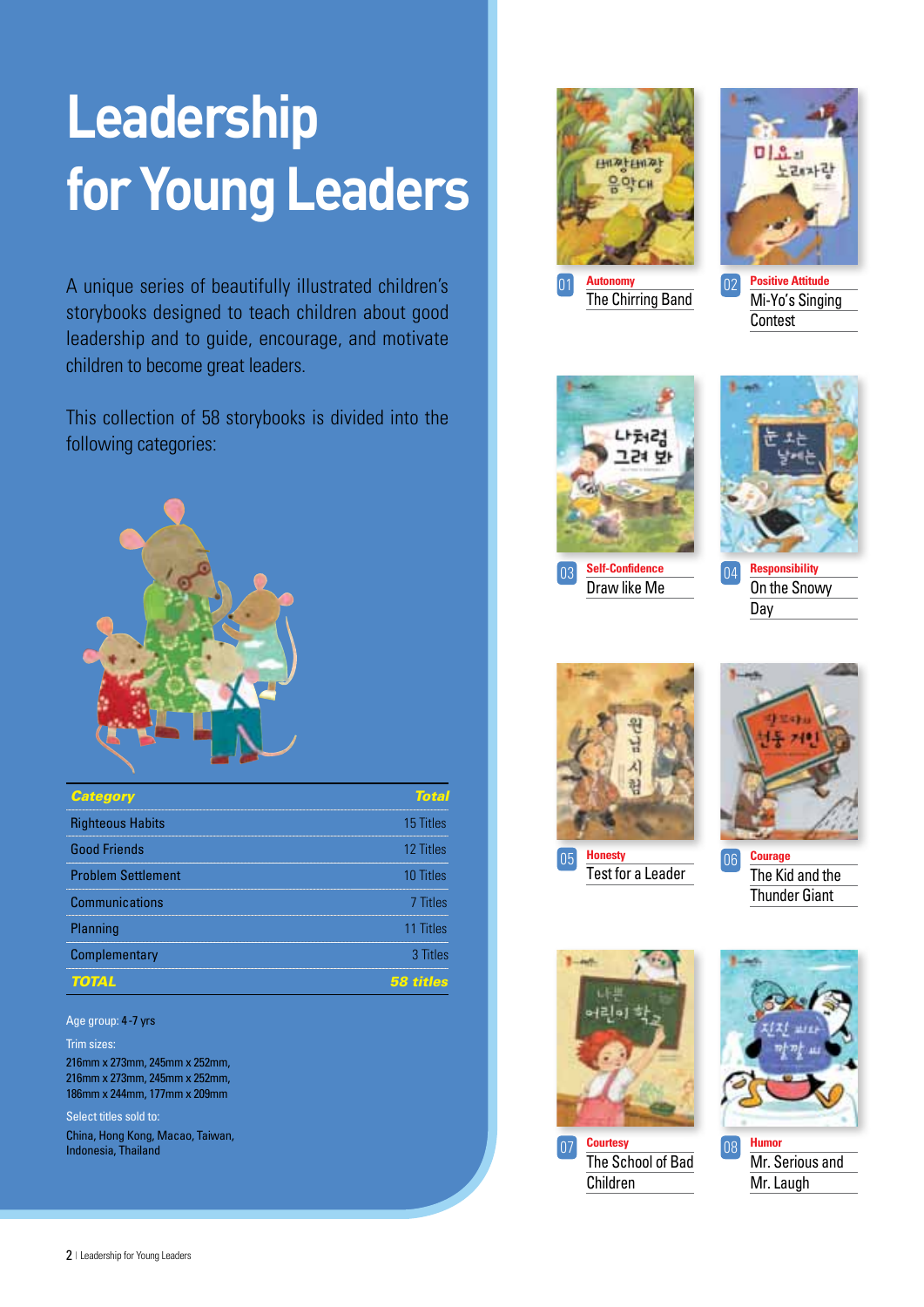

**Integrity** Once Upon a Time, There Was a Prince and a Princess



**(flaps)** A Very Good **Nickname** 10 **Positive-Thinking** 11 **Self-Control (flaps)** 



**Positive-Thinking 11 Self-Control (flaps) 12 Time Management** 13 Who Will Draw the Sled?



The Plan of Winter Angel

 $\boxed{12}$ 



09 **Integrity 10 Positive-Thinking 11 Self-Control (flaps) 12 Time Management 13 Appearance Management 13 Appearance Management** The Happy **Woodcutter** 



**Optimism** Springie's Hopeful Running Race 14 **Optimism 15 Humility** 



Koongjak-Koongjak Doong-Doong



The Journey of Yammy and **Tommy** 



15 **Humility** 18 **Friendship** 17 **Expression (flaps)** 18 Making Friends Poo-Poo's Greeting



Kaby, Let's Play



19 **Respect and Consideration** 20 **Concern and Praise** 21 **Being Helpful** 22 **Emotion Control (flaps)** Pink Pig, Spotted Pig



**Conflict Settlement** Sunnie and Moonie 24 **Conflict Settlement** 25 **Conflict Settlement** 26 **Competition** 27 **Sharing** 



**Concern and Praise** 21 **(flaps)** Swallow's Praise **Newspaper** Company 20



**(flaps)** The Treasure Hunting Trio 25



**Being Helpful** The Amusing Automobile Village



The Last, Greenie 22 **Emotion Control 23 Conflict Settlement** 



The Letter of Dr. Chin Chin



**Competition** The Knitting Lamb



Happy Pinkie

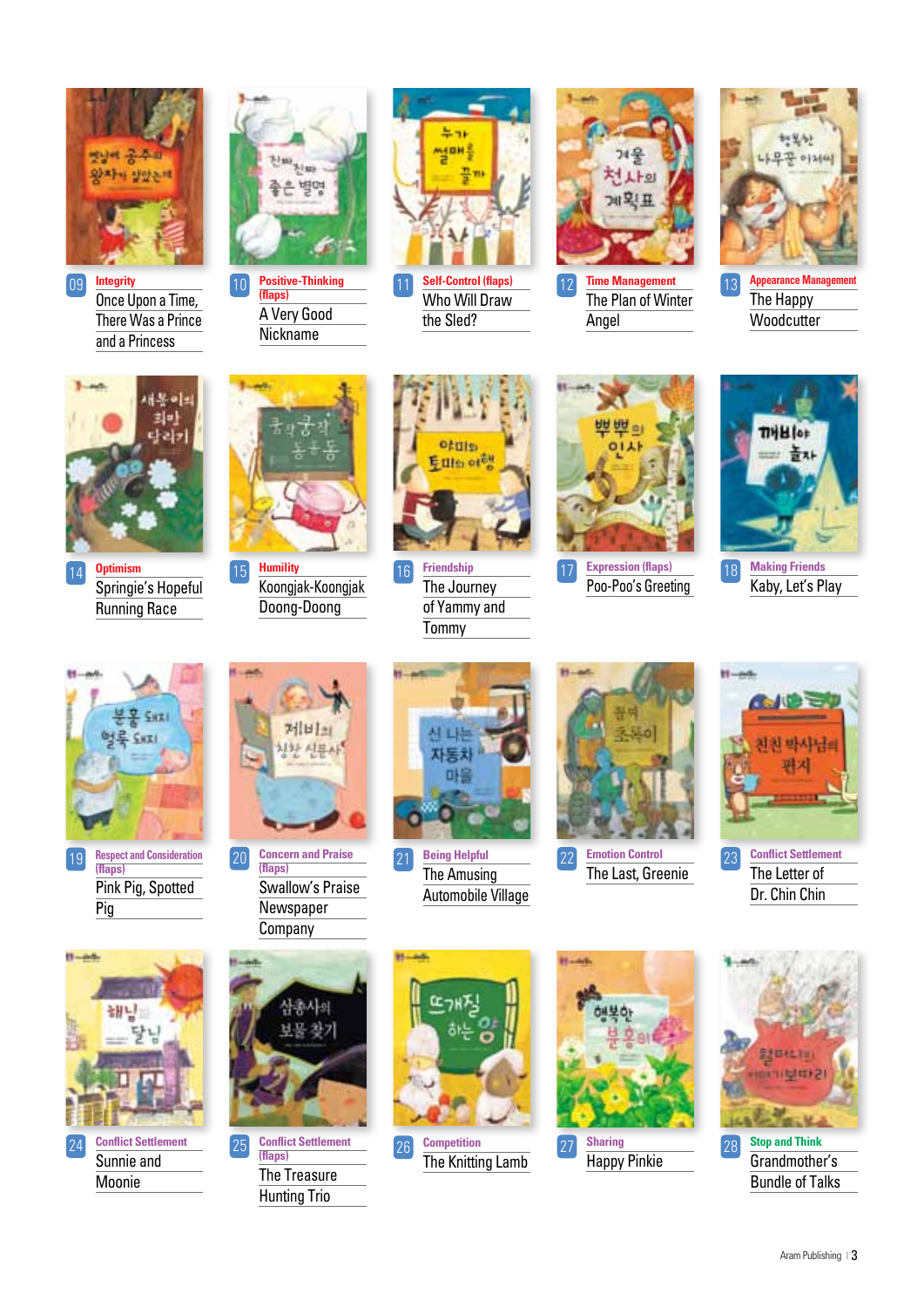

**Stop and Think** Always Regreful Lion 29 **Making a Selection** 33 **Creative Problem** 30 **Creative Problem Settlement** 31 **Creative Problem** 



**Settlement** Woo-Soo-Ri the Kid Chief



The Banana Cheering Team Is the Best



**Creative Problem**<br>Settlement(flaps) The Magic of the Young King 32



Lulu's Decision



**Making a Selection** 34 **Brainstorming (flaps)** Turkie's Decision



I Love You, **Teacher 35 Brainstorming (flaps)** 36 **Cooperation** 37



The Wolf and the Three Little Pig Sisters 36



The Cat Soup 38 **Cooperation**



**38** The Power of Talking **(flaps)** A Boy Who Went to the Sea God's **Palace** 



**Listening** An Interview with Dr. Mong 39 **Listening Conversation** (40 **Conversation** (41 **Self-Assertion** (42 **Blame and Criticism** 



**Conversation** 41 A-rong and Da-rong 40



Somebody Stop the Crying Princess



We Are the Shooting Soccer Team 42 **Persuasion** 43 **Self-Assertion**



Ida's Present



**Decision-Making** Who Will Become the King? 44 **Revolutionary** 48 **Revolutionary (flaps)**



46 **Practice** The Dream from Africa 45



A Postman Sowing Flower Seeds



Little Beaver from the Green River 47 **Revolutionary (flaps)**



Tha Happy Animal's **Apartment**